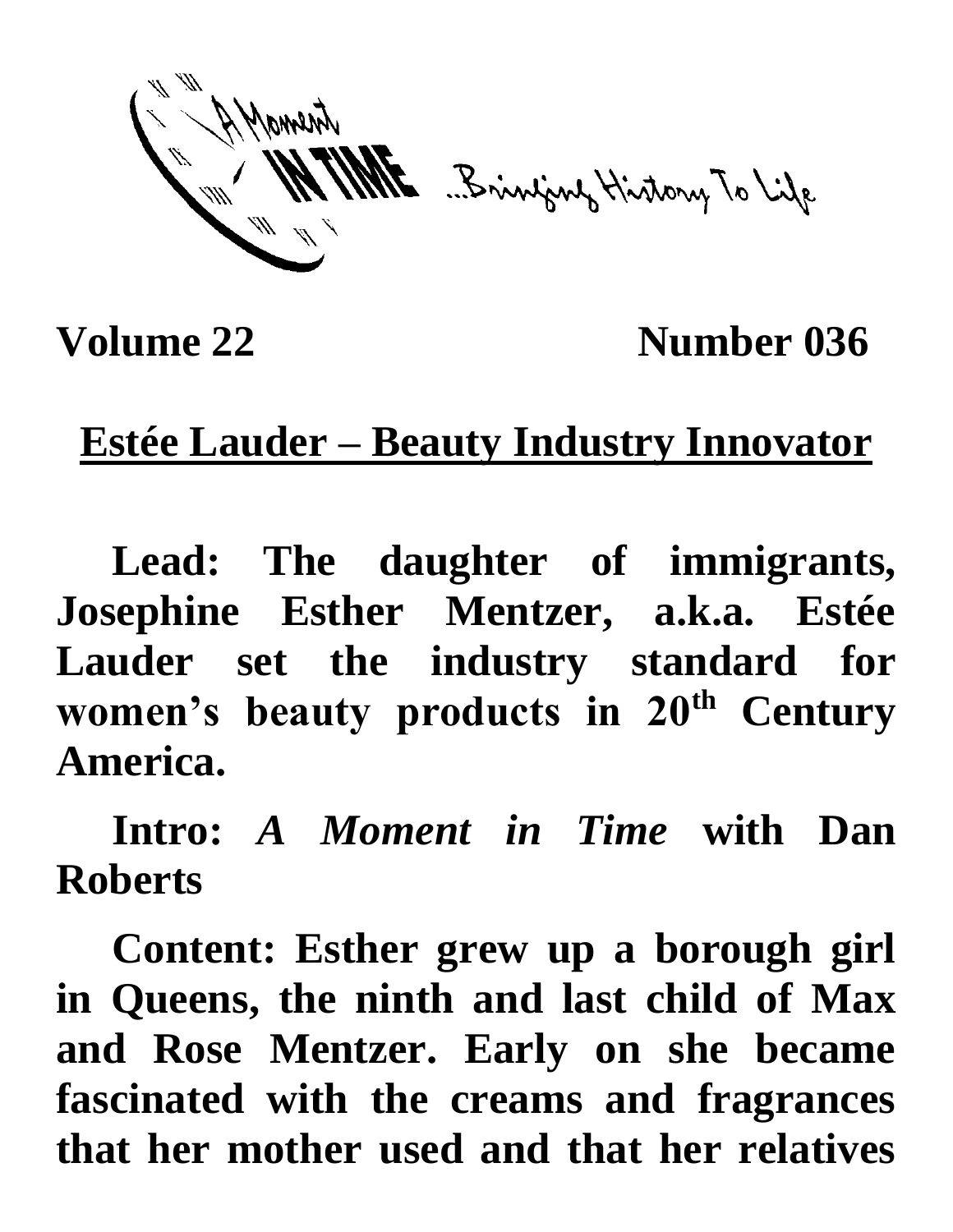**sold in their stores. As a teenager she learned merchandizing and customer relations, caught up as she later wrote, "by pretty things and pretty people." She learned early on from her Uncle John Schotz the benefits of hands-on selling demonstrating how products worked on the faces and hands of her customers.**

**Mentzer understood instinctively that image was one of the most important components of marketing, so she experimented with various names until she settled on Estée in her 30s because she felt her name conveyed the elegance she need to win over her customers. After her marriage to Joseph Lauder she began creating her own products in her home kitchen and developed the selling techniques that would revolutionize the cosmetics industry. In the highly competitive cosmetics business Lauder had an extremely small advertising**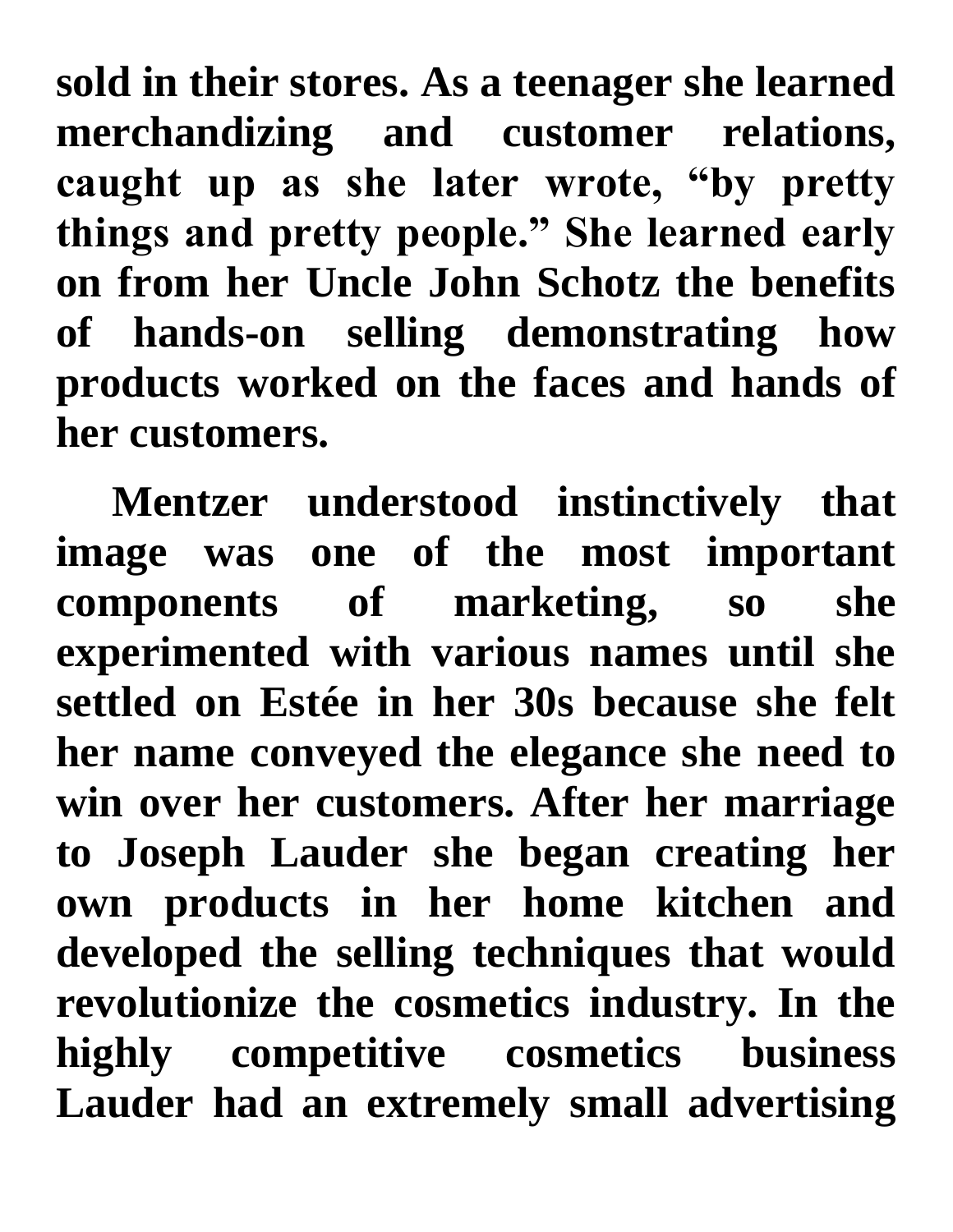**budget so she began giving samples of her creams to customers and introduced the tactic of 'gift with purchase,' which is today an almost universal practice in the industry.**

**During World War II with factories emptied out by departing servicemen, thousands of women entered the work force and many relied on cosmetics to mitigate the effects of shop work. The beauty industry boomed and the Lauders were among the leaders of this trend. Part of her marketing strategy was to exploit her own image which was enhanced by her cultivated friendships with prominent women such as Princess Grace of Monaco, the Duchess of Windsor and Nancy Reagan. Unwilling to rely on a single brand, the Lauder Company began to expand with other lines such as Clinique, Aramis, Prescriptives, and a fashion partnership with the Tommy Hilfiger Corporation.**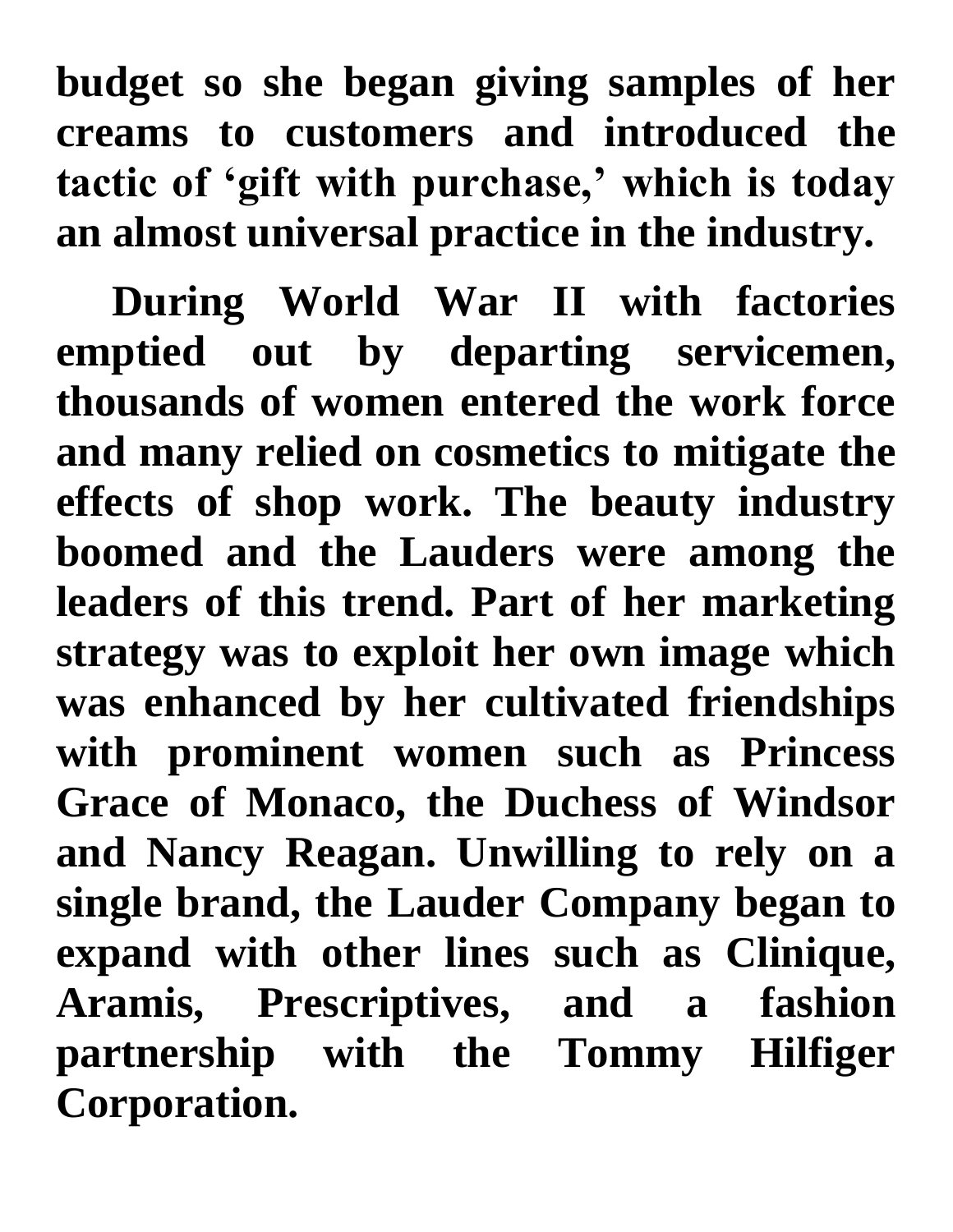**Lauder gradually turned over her businesses to her sons. Estée Lauder went public in 1995 and by the early 21st century was worth an estimated \$10 billion. In 2004 she was awarded the Presidential Medal of Freedom. In her biography she concluded that, "living the American dream has been intense difficult work." Lauder died in 2004 at the age of 97.**

**Research assistance by Brittany Boys, at the University of Richmond's School of Professional and Continuing Studies, I'm Dan Roberts.**